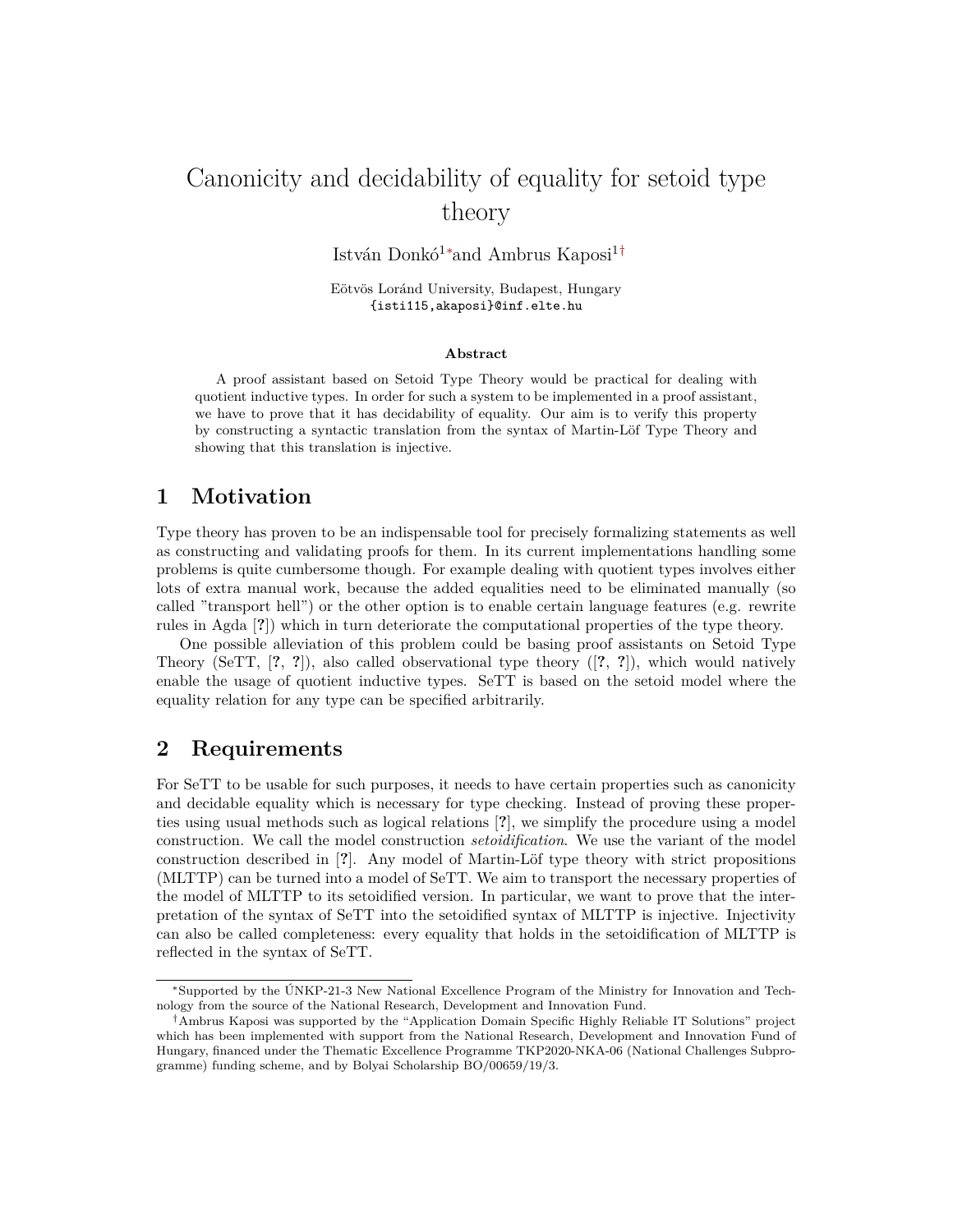Canonicity and decidability of equality for setoid type theory Donkó, Kaposi

A term in the setoidified model *t* is a term in the original model *|t|* together with a proof that it respect the equivalence relation belonging to the type of the term. We call the projection *|*\_*|* the *evaluation* function.



Figure 1: Setoidification illustrated

Let the  $\llbracket \quad \rbrack$  operation be the interpretation from the syntax of SeTT to the setoidification of the syntax of MLTTP. We assume injectivity of the interpretation function, that is, for any *t*, *t'* terms in SeTT of the same type,  $[[t]] = [[t']] \Rightarrow t = t'$ .

• *Decidability of equality*

Decidability of equality states that either  $t = t'$  or  $t \neq t'$  holds. Through interpretation and evaluation,  $||[t]|| = ||[t']||$  is an equality in the base model. If we have decidable equality there, we have two cases:

 $\|t\| = \|t'\|$  implies  $[t] = [t']$  which implies  $t = t'$  by injectivity

 $|[[t]] \neq |[[t']]|]$  implies  $t \neq t'$  by contradiction

• *Canonicity*

Canonicity means that every closed term can be equated to one that is only built using the constructors of the given type. For example, the type Bool has two canonical forms in the base model:

- **–** *<sup>|</sup>*J*t*K*<sup>|</sup>* <sup>=</sup> falseMLTTP*−*syntax implies *<sup>t</sup>* <sup>=</sup> falseSeTT*−*syntax by injectivity
- **–** *<sup>|</sup>*J*t*K*<sup>|</sup>* <sup>=</sup> trueMLTTP*−*syntax implies *<sup>t</sup>* <sup>=</sup> trueSeTT*−*syntax by injectivity

We are in the process of proving injectivity of interpretation into setoidification following the analogous proof of injectivity of interpretation into termification [**?**].

## **References**

[1] Agda Development Team. Agda - https://github.com/agda/agda.